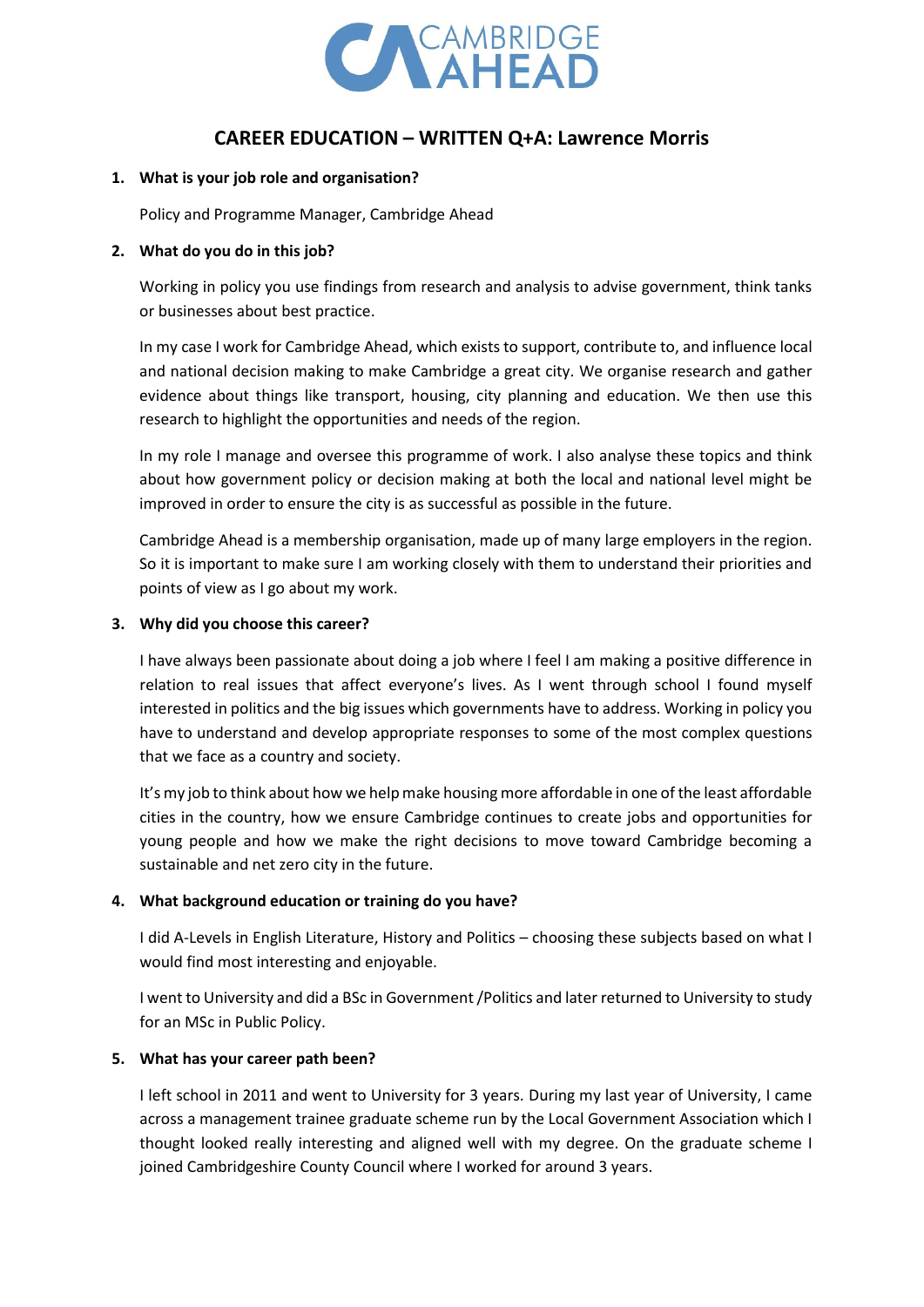

After working for few years, I decided to return to University to study for an MSc in Public Policy. Whilst I don't think this was essential for my chosen career path, I felt it greatly improved my knowledge and skill set and positioned me well when applying for jobs in the policy space.

I then worked for about 18 months in a role related to accelerating the delivery of affordable housing before moving to my current position at Cambridge Ahead.

#### **6. What does a typical day involve?**

A typical day might involve:

- Meeting with Cambridge Ahead member organisations, either 1 to 1 or in a group setting to discuss a project or policy area.
- Conducting desk research and analysis around a particular topic.
- Drafting a policy briefing or consultation response.
- Checking in with team members and other organisations we are working with to ensure that a project is progressing smoothly and to schedule.

# **7. What is your work environment like?**

My job is office based. I work in a small immediate team of five people but with a wide network of individuals who are employees of Cambridge Ahead member organisations and other partners who we work regularly with.

My job allows for a good balance between time spent on my work, which I enjoy, and time spent outside of work with friends, family and playing sport which is my main hobby. There is a good amount of flexibility to my schedule without rigid start and finish times as long as I am delivering against the requirements of the job.

The working environment, size of the team and flexibility will vary notably across different policy roles depending on the organisation you are working for.

# **8. Can you give an example of a project or piece of work that you have been most proud of?**

I am passionate about the importance of a city providing housing for residents of all ages and income groups. This is key to supporting individuals health and happiness and ensuring we create a cohesive and productive city.

I am proud of the work we have done to demonstrate the housing affordability challenge which exists in Cambridge. Through research we have shown that almost half of households living in the Cambridge travel to work area on middle income earnings levels would struggle to live in the City itself. We've articulated the importance of housing growth keeping up with employment growth in the city region and providing a diversity of homes across different house types and tenures.

# **9. What aspects of your job are most challenging?**

Working in a policy role can be rewarding but also frustrating at times. Policy change can take months or even years to occur and is rarely sudden and absolute but rather gradual and